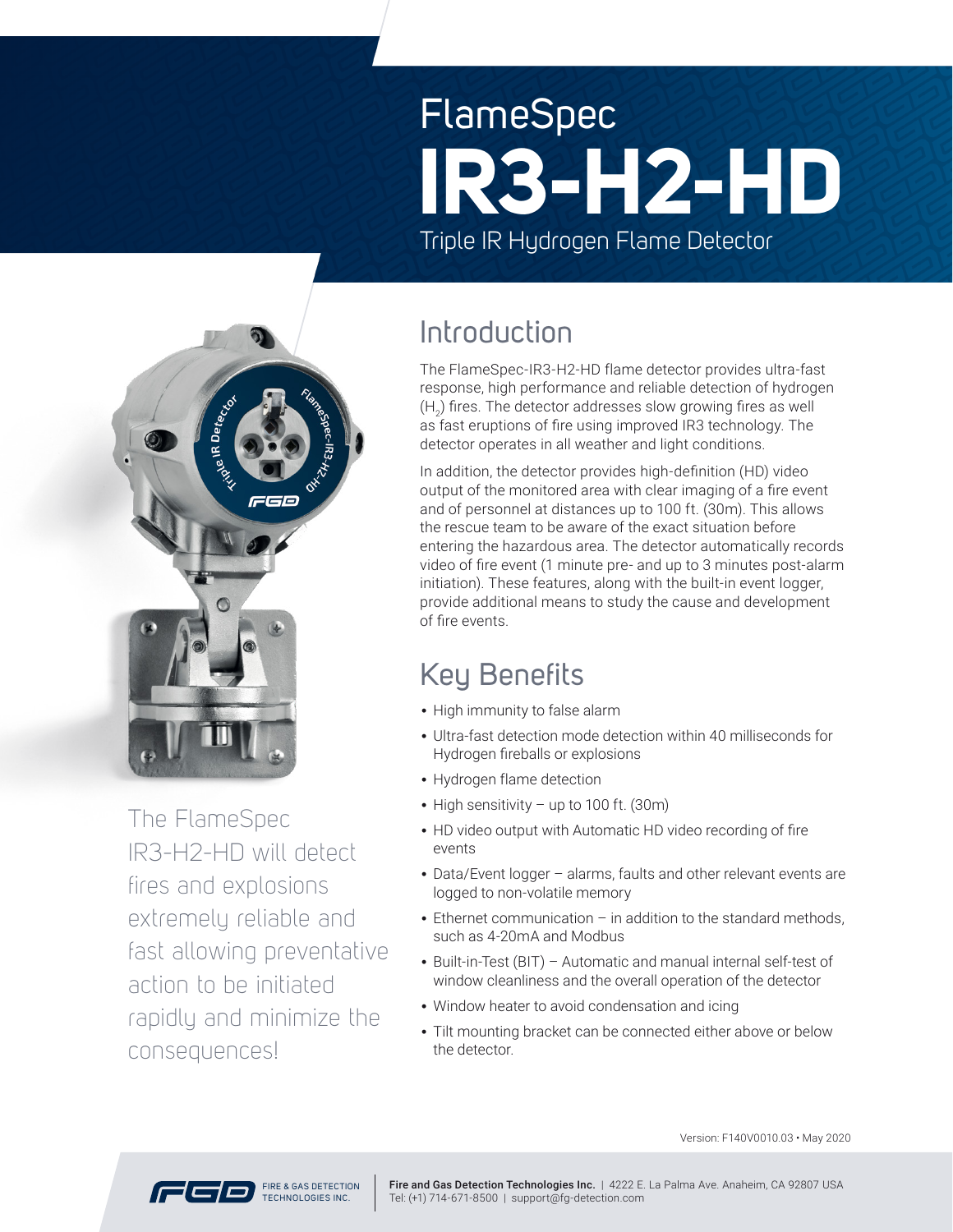### **FlameSpec-IR3-H2-HD**

Triple IR Hydrogen Flame Detector

#### Immunity to False Alarm

| <b>False Alarm Source</b>              | Modulated                    |          | Unmodulated                  |          |
|----------------------------------------|------------------------------|----------|------------------------------|----------|
|                                        | <b>Distance</b><br>ft. $(m)$ | Response | <b>Distance</b><br>ft. $(m)$ | Response |
| Sunlight, Direct, Reflected            |                              | No Alarm |                              | No Alarm |
| Incandescent frosted glass light, 300W | 2.0(0.6)                     | No Alarm | 2.0(0.6)                     | No Alarm |
| Fluorescent, 70W (3x23.3W)             | 2.0(0.6)                     | No Alarm | 2.0(0.6)                     | No Alarm |
| Electric arc                           | 2.0(0.6)                     | No Alarm | 2.0(0.6)                     | No Alarm |
| Arc welding                            | 2.0(0.6)                     | No Alarm | 2.0(0.6)                     | No Alarm |
| Radiation heater, 1850W                | 2.0(0.6)                     | No Alarm | 2.0(0.6)                     | No Alarm |
| Quartz lamp (1000W) shielded           | 2.0(0.6)                     | No Alarm | 2.0(0.6)                     | No Alarm |
| Quartz lamp (500W) non-shielded        | 2.0(0.6)                     | No Alarm | 2.0(0.6)                     | No Alarm |
| Mercury vapor lamp 160Wx3              | 2.0(0.6)                     | No Alarm | 2.0(0.6)                     | No Alarm |
| <b>Exhausts</b>                        | 2.0(0.6)                     | No Alarm | 2.0(0.6)                     | No Alarm |
| Projector led                          | 2.0(0.6)                     | No Alarm | 2.0(0.6)                     | No Alarm |
| Solenoid bell                          | 2.0(0.6)                     | No Alarm | 2.0(0.6)                     | No Alarm |
| Soldering iron                         | 2.0(0.6)                     | No Alarm | 2.0(0.6)                     | No Alarm |
| <b>Electric Drill</b>                  | 2.0(0.6)                     | No Alarm | 2.0(0.6)                     | No Alarm |

#### Response Characteristics

| <b>Fue</b> | Size             | Sensitivity | <b>Distance</b><br>ft. $(m)$ |
|------------|------------------|-------------|------------------------------|
|            | 32-in Plume      | Extreme     | 98 (30)                      |
|            | 32-in Plume      |             | 66 (20)                      |
|            | 32-in Plume      | <b>OW</b>   | 33(10)                       |
| Methanol   | $1 \times 1$ ft. | Extreme     | 59 (18)                      |
| Methanol   | $1 \times 1$ ft. |             |                              |